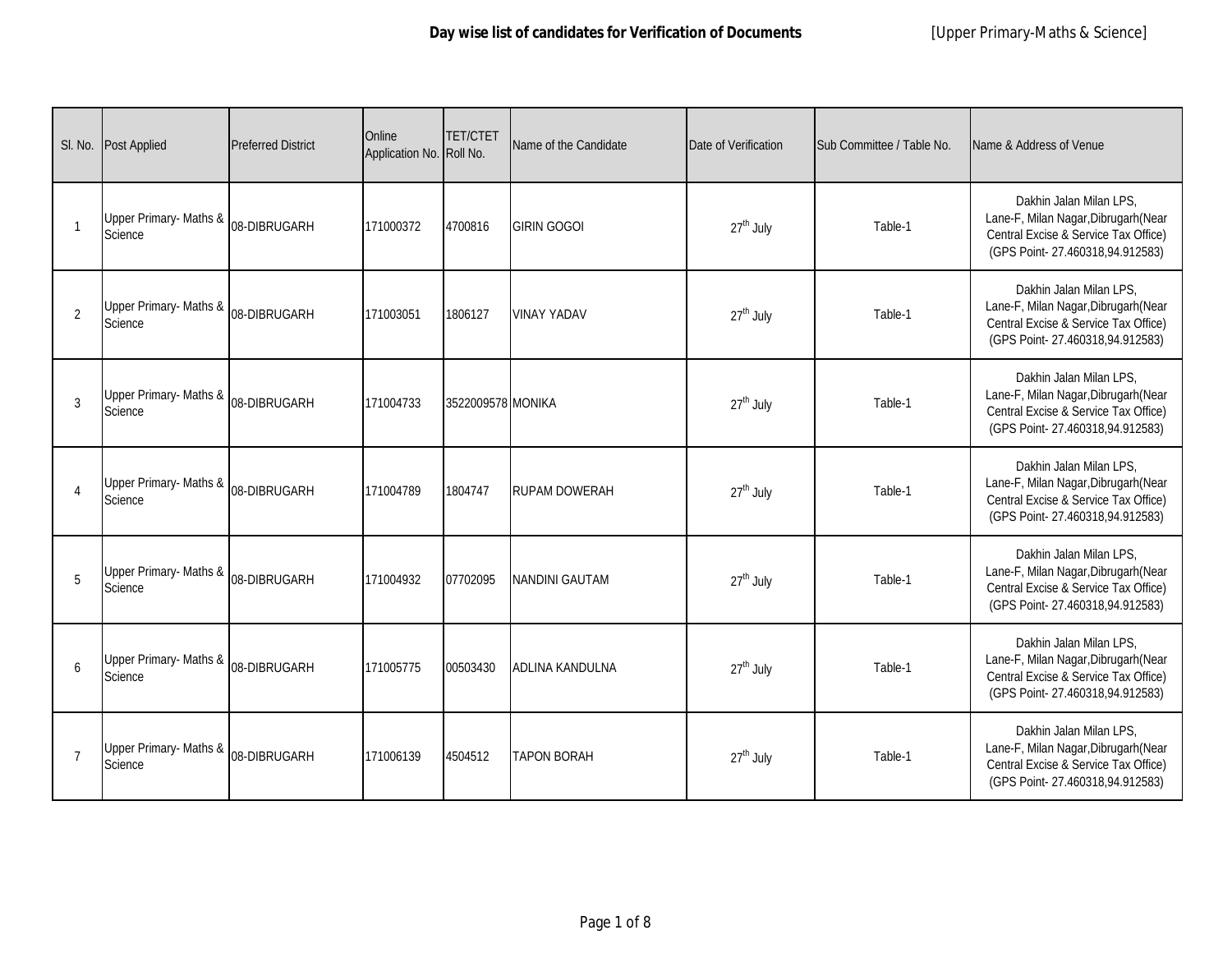| SI. No. | Post Applied                      | <b>Preferred District</b> | Online<br>Application No. Roll No. | <b>TET/CTET</b> | Name of the Candidate  | Date of Verification  | Sub Committee / Table No. | Name & Address of Venue                                                                                                                    |
|---------|-----------------------------------|---------------------------|------------------------------------|-----------------|------------------------|-----------------------|---------------------------|--------------------------------------------------------------------------------------------------------------------------------------------|
| 8       | Upper Primary- Maths &<br>Science | 08-DIBRUGARH              | 171006397                          |                 | 3520904390 ABHA PANDEY | $27th$ July           | Table-1                   | Dakhin Jalan Milan LPS.<br>Lane-F, Milan Nagar, Dibrugarh (Near<br>Central Excise & Service Tax Office)<br>(GPS Point-27.460318,94.912583) |
| 9       | Upper Primary- Maths &<br>Science | 08-DIBRUGARH              | 171007243                          | 04304235        | MAHENDRA KUMAR MISHRA  | 27 <sup>th</sup> July | Table-1                   | Dakhin Jalan Milan LPS,<br>Lane-F, Milan Nagar, Dibrugarh (Near<br>Central Excise & Service Tax Office)<br>(GPS Point-27.460318,94.912583) |
| 10      | Upper Primary- Maths &<br>Science | 08-DIBRUGARH              | 171008420                          | 04700061        | POOJA BHATTACHARJEE    | $27th$ July           | Table-1                   | Dakhin Jalan Milan LPS,<br>Lane-F, Milan Nagar, Dibrugarh (Near<br>Central Excise & Service Tax Office)<br>(GPS Point-27.460318,94.912583) |
| 11      | Upper Primary- Maths &<br>Science | 08-DIBRUGARH              | 171009021                          | 01411264        | MEENAKSHI MAURYA       | 27 <sup>th</sup> July | Table-1                   | Dakhin Jalan Milan LPS,<br>Lane-F, Milan Nagar, Dibrugarh (Near<br>Central Excise & Service Tax Office)<br>(GPS Point-27.460318,94.912583) |
| 12      | Upper Primary- Maths &<br>Science | 08-DIBRUGARH              | 171009306                          | 00501302        | APARUPA BORGOHAIN      | $27th$ July           | Table-1                   | Dakhin Jalan Milan LPS,<br>Lane-F, Milan Nagar, Dibrugarh (Near<br>Central Excise & Service Tax Office)<br>(GPS Point-27.460318,94.912583) |
| 13      | Upper Primary- Maths &<br>Science | 08-DIBRUGARH              | 171010590                          | 1801178         | <b>MOUSUMI SARMAH</b>  | 27 <sup>th</sup> July | Table-1                   | Dakhin Jalan Milan LPS,<br>Lane-F, Milan Nagar, Dibrugarh (Near<br>Central Excise & Service Tax Office)<br>(GPS Point-27.460318,94.912583) |
| 14      | Upper Primary- Maths &<br>Science | 08-DIBRUGARH              | 171012220                          | 4801375         | <b>DIMPI BORA</b>      | $27th$ July           | Table-1                   | Dakhin Jalan Milan LPS,<br>Lane-F, Milan Nagar, Dibrugarh (Near<br>Central Excise & Service Tax Office)<br>(GPS Point-27.460318,94.912583) |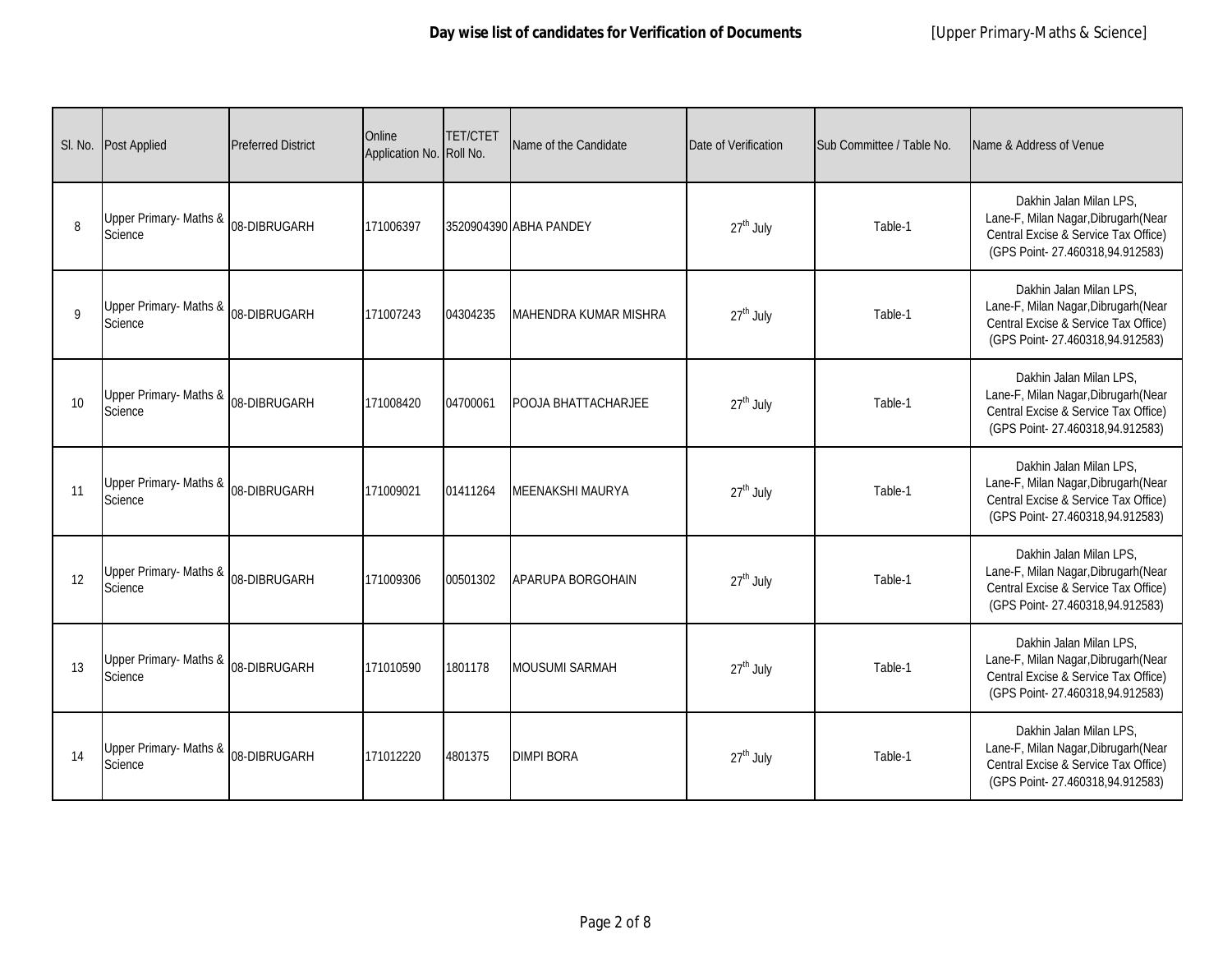| SI. No. | <b>Post Applied</b>                                       | <b>Preferred District</b> | Online<br>Application No. Roll No. | <b>TET/CTET</b> | Name of the Candidate | Date of Verification  | Sub Committee / Table No. | Name & Address of Venue                                                                                                                    |
|---------|-----------------------------------------------------------|---------------------------|------------------------------------|-----------------|-----------------------|-----------------------|---------------------------|--------------------------------------------------------------------------------------------------------------------------------------------|
| 15      | Upper Primary- Maths & <sub>08-DIBRUGARH</sub><br>Science |                           | 171012340                          | 1804015         | <b>MONIKHA GOGOI</b>  | 27 <sup>th</sup> July | Table-1                   | Dakhin Jalan Milan LPS.<br>Lane-F, Milan Nagar, Dibrugarh (Near<br>Central Excise & Service Tax Office)<br>(GPS Point-27.460318,94.912583) |
| 16      | Upper Primary- Maths &<br>Science                         | 08-DIBRUGARH              | 171013563                          | 00500432        | PRIYANKA KAR          | 27 <sup>th</sup> July | Table-1                   | Dakhin Jalan Milan LPS,<br>Lane-F, Milan Nagar, Dibrugarh (Near<br>Central Excise & Service Tax Office)<br>(GPS Point-27.460318,94.912583) |
| 17      | Upper Primary- Maths & <sub>08-DIBRUGARH</sub><br>Science |                           | 171015276                          | 00600435        | SAONLI BHATTACHARJEE  | 27 <sup>th</sup> July | Table-1                   | Dakhin Jalan Milan LPS,<br>Lane-F, Milan Nagar, Dibrugarh (Near<br>Central Excise & Service Tax Office)<br>(GPS Point-27.460318,94.912583) |
| 18      | Upper Primary- Maths & <sub>08-DIBRUGARH</sub><br>Science |                           | 171020048                          | 5200234         | <b>SURAJ CHETRY</b>   | 27 <sup>th</sup> July | Table-1                   | Dakhin Jalan Milan LPS.<br>Lane-F, Milan Nagar, Dibrugarh (Near<br>Central Excise & Service Tax Office)<br>(GPS Point-27.460318,94.912583) |
| 19      | Upper Primary- Maths &<br>Science                         | 08-DIBRUGARH              | 171020436                          | 06103598        | <b>KAILASH GIRI</b>   | 27 <sup>th</sup> July | Table-1                   | Dakhin Jalan Milan LPS,<br>Lane-F, Milan Nagar, Dibrugarh (Near<br>Central Excise & Service Tax Office)<br>(GPS Point-27.460318,94.912583) |
| 20      | Upper Primary- Maths &<br>Science                         | 08-DIBRUGARH              | 171020928                          | 00600253        | <b>SUMITRA KUMARI</b> | 27 <sup>th</sup> July | Table-1                   | Dakhin Jalan Milan LPS,<br>Lane-F, Milan Nagar, Dibrugarh (Near<br>Central Excise & Service Tax Office)<br>(GPS Point-27.460318,94.912583) |
| 21      | Upper Primary- Maths & <sub>08-DIBRUGARH</sub><br>Science |                           | 171021238                          | 02102590        | <b>ASHA SHARMA</b>    | 27 <sup>th</sup> July | Table-1                   | Dakhin Jalan Milan LPS,<br>Lane-F, Milan Nagar, Dibrugarh (Near<br>Central Excise & Service Tax Office)<br>(GPS Point-27.460318,94.912583) |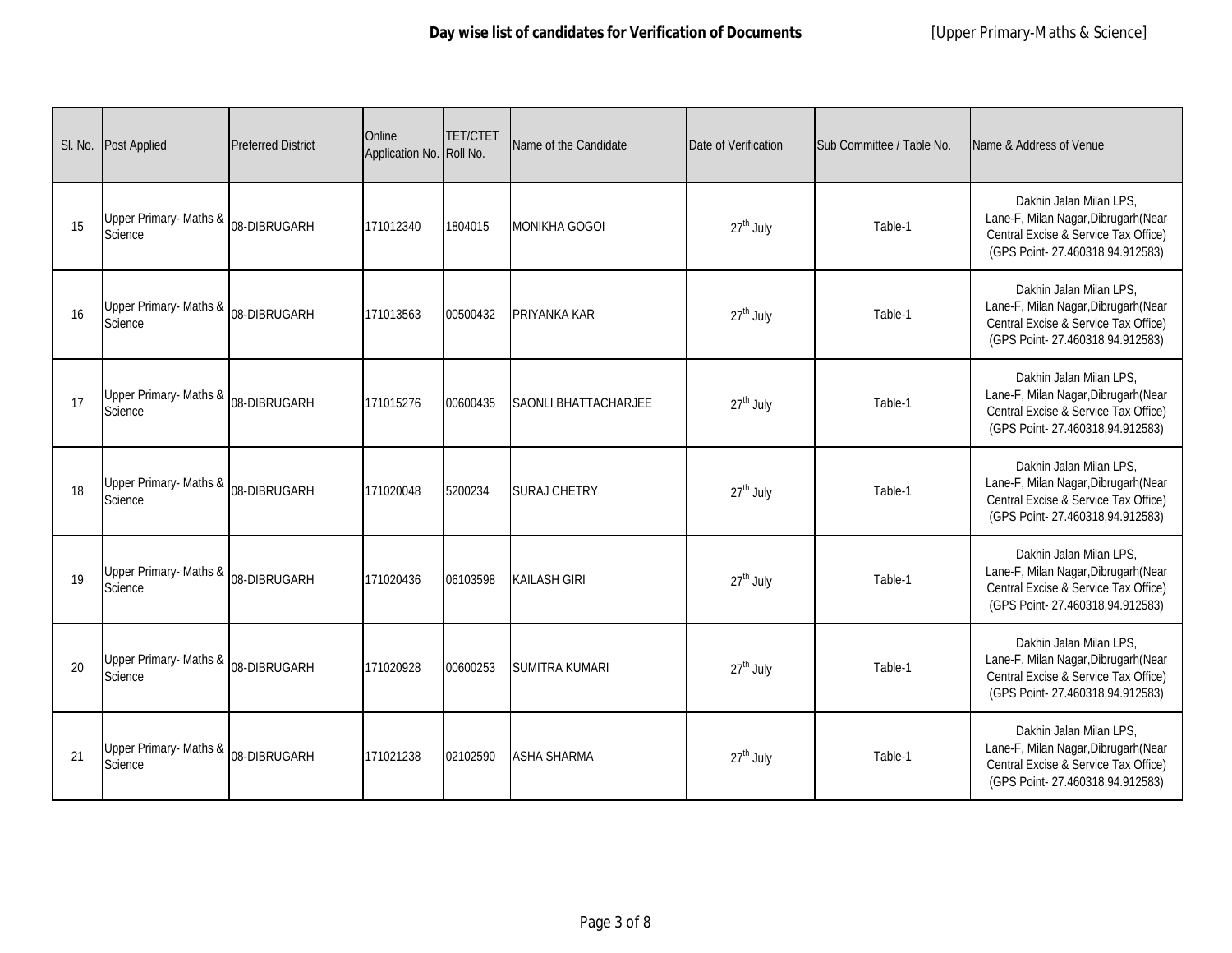| SI. No. | <b>Post Applied</b>                                       | <b>Preferred District</b> | Online<br>Application No. Roll No. | <b>TET/CTET</b> | Name of the Candidate                      | Date of Verification  | Sub Committee / Table No. | Name & Address of Venue                                                                                                                    |
|---------|-----------------------------------------------------------|---------------------------|------------------------------------|-----------------|--------------------------------------------|-----------------------|---------------------------|--------------------------------------------------------------------------------------------------------------------------------------------|
| 22      | Upper Primary- Maths & <sub>08-DIBRUGARH</sub><br>Science |                           | 171022251                          | 2600691         | JYOTSHNA SAIKIA                            | 27 <sup>th</sup> July | Table-1                   | Dakhin Jalan Milan LPS.<br>Lane-F, Milan Nagar, Dibrugarh (Near<br>Central Excise & Service Tax Office)<br>(GPS Point-27.460318,94.912583) |
| 23      | Upper Primary- Maths &<br>Science                         | 08-DIBRUGARH              | 171023621                          | 27000872        | <b>SURABHI BORUAH</b>                      | 27 <sup>th</sup> July | Table-1                   | Dakhin Jalan Milan LPS,<br>Lane-F, Milan Nagar, Dibrugarh (Near<br>Central Excise & Service Tax Office)<br>(GPS Point-27.460318,94.912583) |
| 24      | Upper Primary- Maths & 08-DIBRUGARH<br>Science            |                           | 171026186                          | 5101094         | <b>KARTIK SINGH</b>                        | 27 <sup>th</sup> July | Table-1                   | Dakhin Jalan Milan LPS,<br>Lane-F, Milan Nagar, Dibrugarh (Near<br>Central Excise & Service Tax Office)<br>(GPS Point-27.460318,94.912583) |
| 25      | Upper Primary-Maths & <sub>08-DIBRUGARH</sub><br>Science  |                           | 171026218                          | 1803183         | <b>DIBYAJYOTI KAKOTI</b>                   | 27 <sup>th</sup> July | Table-1                   | Dakhin Jalan Milan LPS.<br>Lane-F, Milan Nagar, Dibrugarh (Near<br>Central Excise & Service Tax Office)<br>(GPS Point-27.460318,94.912583) |
| 26      | Upper Primary- Maths &<br>Science                         | 08-DIBRUGARH              | 171026469                          | 4501044         | <b>MONUJ KUMAR MOHAN</b>                   | 27 <sup>th</sup> July | Table-1                   | Dakhin Jalan Milan LPS,<br>Lane-F, Milan Nagar, Dibrugarh (Near<br>Central Excise & Service Tax Office)<br>(GPS Point-27.460318,94.912583) |
| 27      | Upper Primary- Maths &<br>Science                         | 08-DIBRUGARH              | 171027347                          | 5100111         | <b>CHAITANYA BORPATRA</b><br><b>GOHAIN</b> | 27 <sup>th</sup> July | Table-1                   | Dakhin Jalan Milan LPS,<br>Lane-F, Milan Nagar, Dibrugarh (Near<br>Central Excise & Service Tax Office)<br>(GPS Point-27.460318,94.912583) |
| 28      | Upper Primary- Maths & <sub>08-DIBRUGARH</sub><br>Science |                           | 171029036                          | 4200157         | <b>MAINA MONI DEVI</b>                     | 27 <sup>th</sup> July | Table-1                   | Dakhin Jalan Milan LPS,<br>Lane-F, Milan Nagar, Dibrugarh (Near<br>Central Excise & Service Tax Office)<br>(GPS Point-27.460318,94.912583) |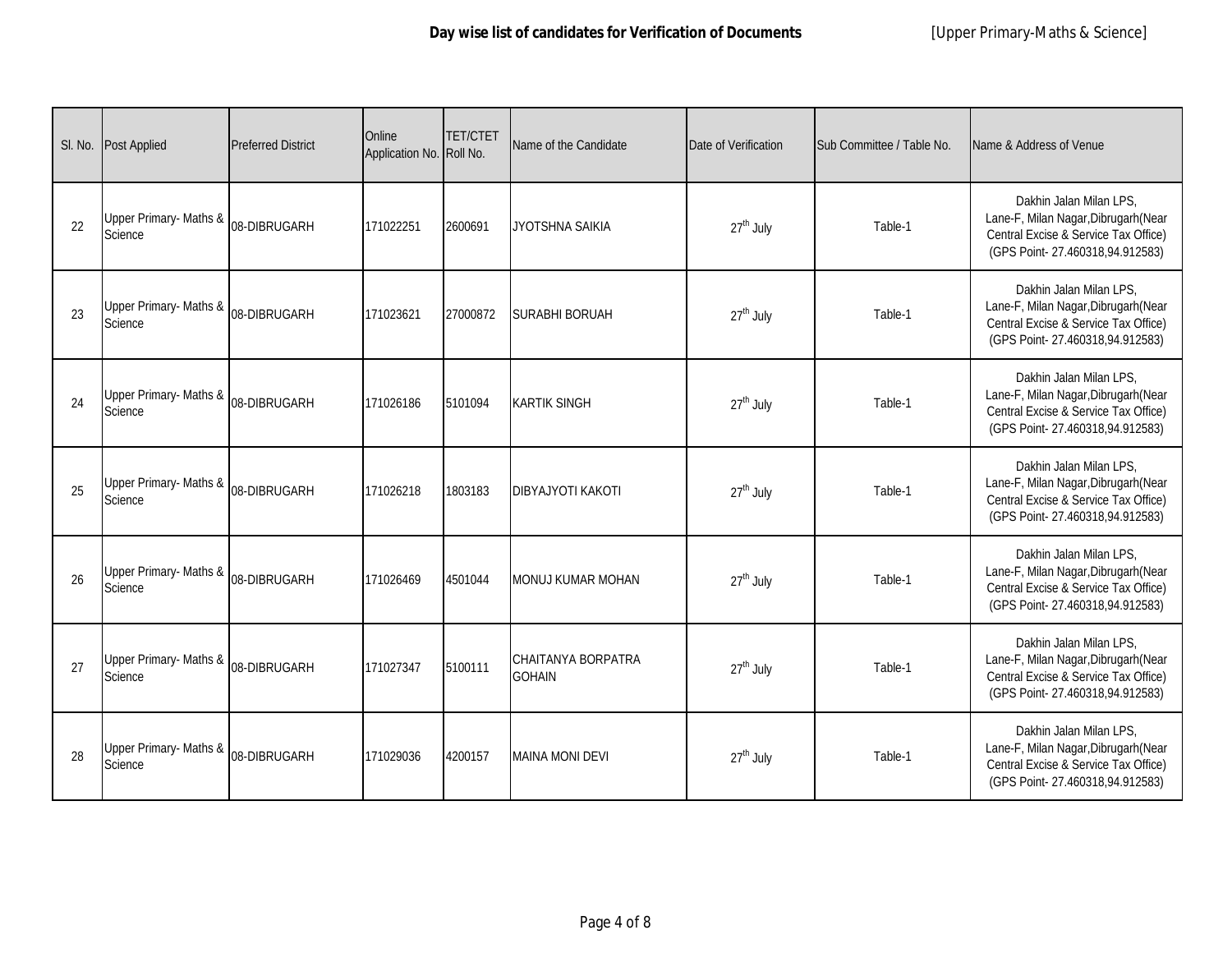| SI. No. | <b>Post Applied</b>                                       | <b>Preferred District</b> | Online<br>Application No. Roll No. | <b>TET/CTET</b>  | Name of the Candidate       | Date of Verification  | Sub Committee / Table No. | Name & Address of Venue                                                                                                                    |
|---------|-----------------------------------------------------------|---------------------------|------------------------------------|------------------|-----------------------------|-----------------------|---------------------------|--------------------------------------------------------------------------------------------------------------------------------------------|
| 29      | Upper Primary- Maths & <sub>08-DIBRUGARH</sub><br>Science |                           | 171029475                          | 00501451         | <b>RINKUMONI DEVI</b>       | 27 <sup>th</sup> July | Table-2                   | Dakhin Jalan Milan LPS,<br>Lane-F, Milan Nagar, Dibrugarh (Near<br>Central Excise & Service Tax Office)<br>(GPS Point-27.460318,94.912583) |
| 30      | Upper Primary- Maths &<br>Science                         | 08-DIBRUGARH              | 171029542                          | 17TE22001<br>247 | <b>VANI V</b>               | 27 <sup>th</sup> July | Table-2                   | Dakhin Jalan Milan LPS,<br>Lane-F, Milan Nagar, Dibrugarh (Near<br>Central Excise & Service Tax Office)<br>(GPS Point-27.460318,94.912583) |
| 31      | Upper Primary- Maths & <sub>08-DIBRUGARH</sub><br>Science |                           | 171029805                          | 5100029          | <b>ANUPAM MOUT</b>          | 27 <sup>th</sup> July | Table-2                   | Dakhin Jalan Milan LPS,<br>Lane-F, Milan Nagar, Dibrugarh (Near<br>Central Excise & Service Tax Office)<br>(GPS Point-27.460318,94.912583) |
| 32      | Upper Primary- Maths & <sub>08-DIBRUGARH</sub><br>Science |                           | 171030010                          | 1801587          | PORINITA CHETIA             | 27 <sup>th</sup> July | Table-2                   | Dakhin Jalan Milan LPS,<br>Lane-F, Milan Nagar, Dibrugarh (Near<br>Central Excise & Service Tax Office)<br>(GPS Point-27.460318,94.912583) |
| 33      | Upper Primary- Maths &<br>Science                         | 08-DIBRUGARH              | 171030693                          | 1801752          | <b>RATAN BHUYAN</b>         | 27 <sup>th</sup> July | Table-2                   | Dakhin Jalan Milan LPS,<br>Lane-F, Milan Nagar, Dibrugarh (Near<br>Central Excise & Service Tax Office)<br>(GPS Point-27.460318,94.912583) |
| 34      | Upper Primary- Maths &<br>Science                         | 08-DIBRUGARH              | 171031475                          | 1800233          | <b>BIREN SAIKIA</b>         | 27 <sup>th</sup> July | Table-2                   | Dakhin Jalan Milan LPS,<br>Lane-F, Milan Nagar, Dibrugarh (Near<br>Central Excise & Service Tax Office)<br>(GPS Point-27.460318,94.912583) |
| 35      | Upper Primary- Maths & <sub>08-DIBRUGARH</sub><br>Science |                           | 171031516                          | 1804835          | <b>SHRI ANSHUMAN PHUKAN</b> | 27 <sup>th</sup> July | Table-2                   | Dakhin Jalan Milan LPS,<br>Lane-F, Milan Nagar, Dibrugarh (Near<br>Central Excise & Service Tax Office)<br>(GPS Point-27.460318,94.912583) |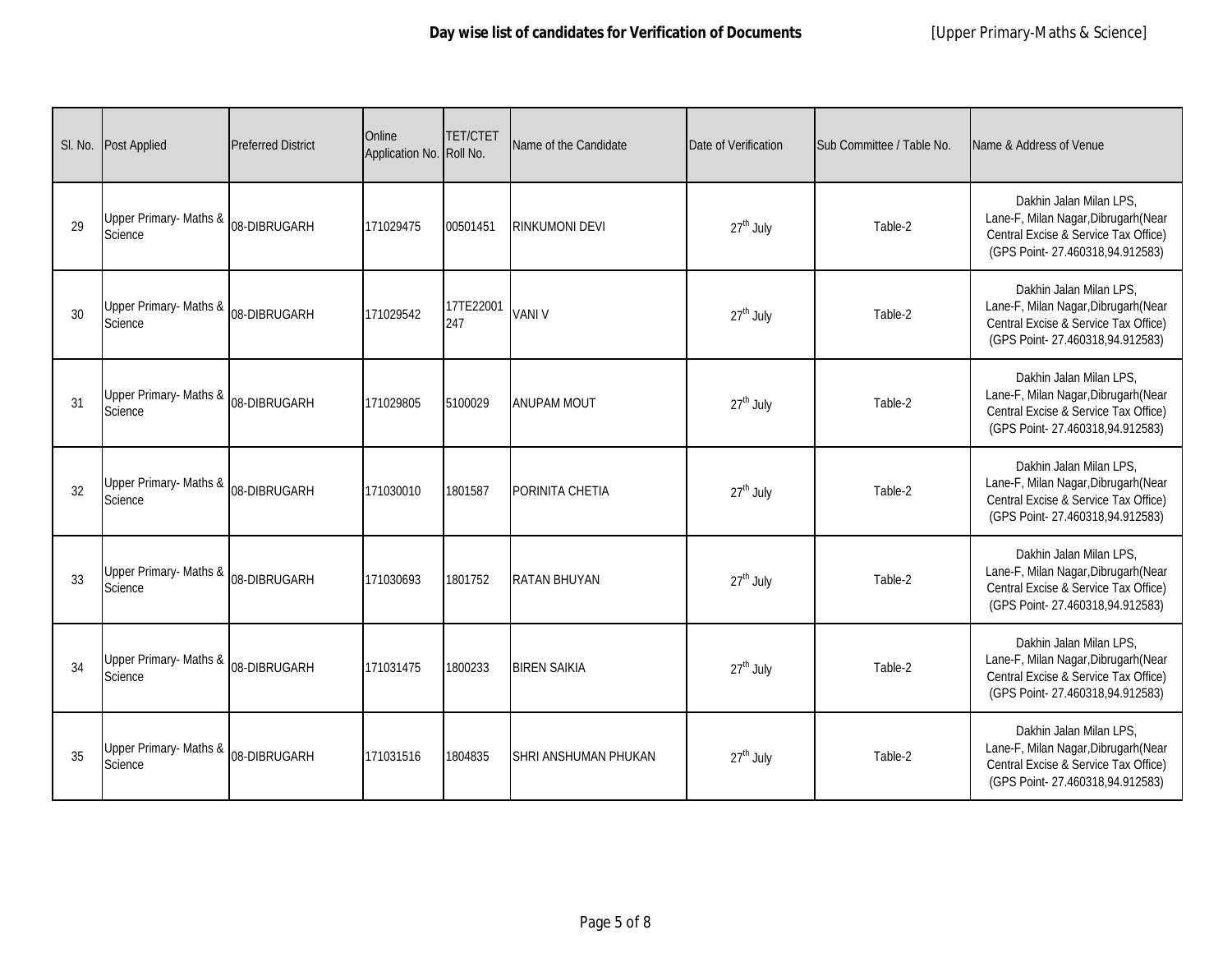| SI. No. | <b>Post Applied</b>               | <b>Preferred District</b> | Online<br>Application No. Roll No. | <b>TET/CTET</b> | Name of the Candidate | Date of Verification  | Sub Committee / Table No. | Name & Address of Venue                                                                                                                    |
|---------|-----------------------------------|---------------------------|------------------------------------|-----------------|-----------------------|-----------------------|---------------------------|--------------------------------------------------------------------------------------------------------------------------------------------|
| 36      | Upper Primary- Maths &<br>Science | 08-DIBRUGARH              | 171032291                          | TET-<br>1802720 | RANJIT PRASAD RAUT    | 27 <sup>th</sup> July | Table-2                   | Dakhin Jalan Milan LPS,<br>Lane-F, Milan Nagar, Dibrugarh (Near<br>Central Excise & Service Tax Office)<br>(GPS Point-27.460318,94.912583) |
| 37      | Upper Primary- Maths &<br>Science | 08-DIBRUGARH              | 171033046                          | 1802353         | <b>BORNALI MOHAN</b>  | 27 <sup>th</sup> July | Table-2                   | Dakhin Jalan Milan LPS.<br>Lane-F, Milan Nagar, Dibrugarh (Near<br>Central Excise & Service Tax Office)<br>(GPS Point-27.460318,94.912583) |
| 38      | Upper Primary- Maths &<br>Science | 08-DIBRUGARH              | 171033090                          | 06000902        | <b>JANMONI CHETIA</b> | $27th$ July           | Table-2                   | Dakhin Jalan Milan LPS.<br>Lane-F, Milan Nagar, Dibrugarh (Near<br>Central Excise & Service Tax Office)<br>(GPS Point-27.460318,94.912583) |
| 39      | Upper Primary- Maths &<br>Science | 08-DIBRUGARH              | 171033190                          | 07307651        | NEETU RAI             | 27 <sup>th</sup> July | Table-2                   | Dakhin Jalan Milan LPS,<br>Lane-F, Milan Nagar, Dibrugarh (Near<br>Central Excise & Service Tax Office)<br>(GPS Point-27.460318,94.912583) |
| 40      | Upper Primary- Maths &<br>Science | 08-DIBRUGARH              | 171033340                          | 00502564        | <b>ELLORA CHUTIA</b>  | $27th$ July           | Table-2                   | Dakhin Jalan Milan LPS,<br>Lane-F, Milan Nagar, Dibrugarh (Near<br>Central Excise & Service Tax Office)<br>(GPS Point-27.460318,94.912583) |
| 41      | Upper Primary- Maths &<br>Science | 08-DIBRUGARH              | 171034422                          | 1805645         | PINAKSHY BARUAH       | 27 <sup>th</sup> July | Table-2                   | Dakhin Jalan Milan LPS,<br>Lane-F, Milan Nagar, Dibrugarh (Near<br>Central Excise & Service Tax Office)<br>(GPS Point-27.460318,94.912583) |
| 42      | Upper Primary- Maths &<br>Science | 08-DIBRUGARH              | 171034694                          | 07909676        | <b>MUKESH KUMAR</b>   | $27th$ July           | Table-2                   | Dakhin Jalan Milan LPS,<br>Lane-F, Milan Nagar, Dibrugarh (Near<br>Central Excise & Service Tax Office)<br>(GPS Point-27.460318,94.912583) |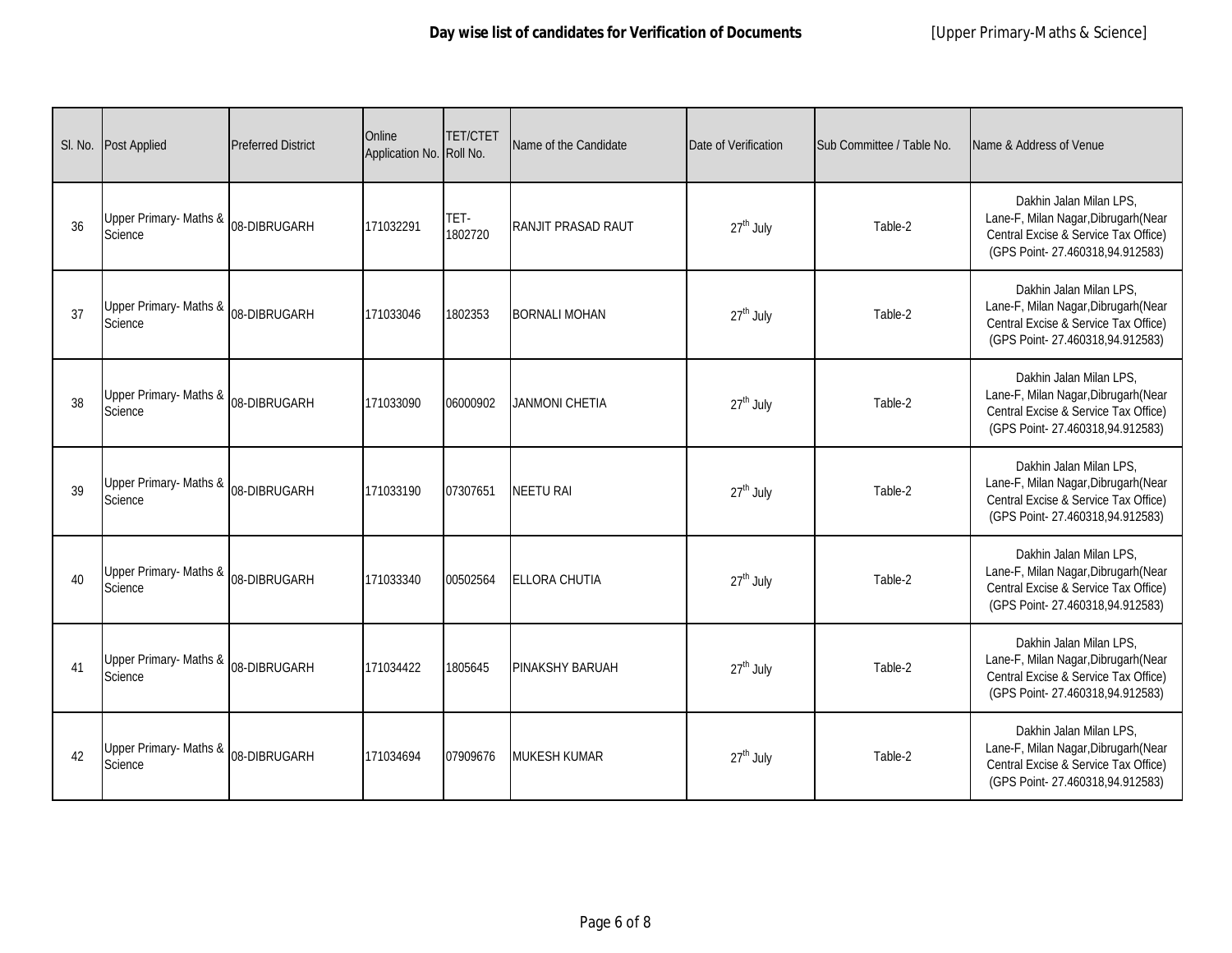| SI. No. | <b>Post Applied</b>               | <b>Preferred District</b> | Online<br>Application No. Roll No. | <b>TET/CTET</b> | Name of the Candidate    | Date of Verification  | Sub Committee / Table No. | Name & Address of Venue                                                                                                                    |
|---------|-----------------------------------|---------------------------|------------------------------------|-----------------|--------------------------|-----------------------|---------------------------|--------------------------------------------------------------------------------------------------------------------------------------------|
| 43      | Upper Primary- Maths &<br>Science | 08-DIBRUGARH              | 171035268                          | 1802360         | <b>CHINMOY KONWAR</b>    | $27th$ July           | Table-2                   | Dakhin Jalan Milan LPS,<br>Lane-F, Milan Nagar, Dibrugarh (Near<br>Central Excise & Service Tax Office)<br>(GPS Point-27.460318,94.912583) |
| 44      | Upper Primary- Maths &<br>Science | 08-DIBRUGARH              | 171035904                          | 1805024         | <b>RAJIB CHETRY</b>      | 27 <sup>th</sup> July | Table-2                   | Dakhin Jalan Milan LPS,<br>Lane-F, Milan Nagar, Dibrugarh (Near<br>Central Excise & Service Tax Office)<br>(GPS Point-27.460318,94.912583) |
| 45      | Upper Primary- Maths &<br>Science | 08-DIBRUGARH              | 171036096                          | 00600475        | <b>SHIO KUMAR VERMAH</b> | $27th$ July           | Table-2                   | Dakhin Jalan Milan LPS,<br>Lane-F, Milan Nagar, Dibrugarh (Near<br>Central Excise & Service Tax Office)<br>(GPS Point-27.460318,94.912583) |
| 46      | Upper Primary- Maths &<br>Science | 08-DIBRUGARH              | 171036268                          | 4601299         | RITUPON BORUAH           | 27 <sup>th</sup> July | Table-2                   | Dakhin Jalan Milan LPS.<br>Lane-F, Milan Nagar, Dibrugarh (Near<br>Central Excise & Service Tax Office)<br>(GPS Point-27.460318,94.912583) |
| 47      | Upper Primary- Maths &<br>Science | 08-DIBRUGARH              | 171037516                          | 1800796         | <b>KARUNA GOGOI</b>      | $27th$ July           | Table-2                   | Dakhin Jalan Milan LPS.<br>Lane-F, Milan Nagar, Dibrugarh (Near<br>Central Excise & Service Tax Office)<br>(GPS Point-27.460318,94.912583) |
| 48      | Upper Primary- Maths &<br>Science | 08-DIBRUGARH              | 171037915                          | 4700198         | <b>JURI PHUKON</b>       | 27 <sup>th</sup> July | Table-2                   | Dakhin Jalan Milan LPS,<br>Lane-F, Milan Nagar, Dibrugarh (Near<br>Central Excise & Service Tax Office)<br>(GPS Point-27.460318,94.912583) |
| 49      | Upper Primary- Maths &<br>Science | 08-DIBRUGARH              | 171038337                          | 4503887         | PRATIKHYA PHUKON         | $27th$ July           | Table-2                   | Dakhin Jalan Milan LPS,<br>Lane-F, Milan Nagar, Dibrugarh (Near<br>Central Excise & Service Tax Office)<br>(GPS Point-27.460318,94.912583) |